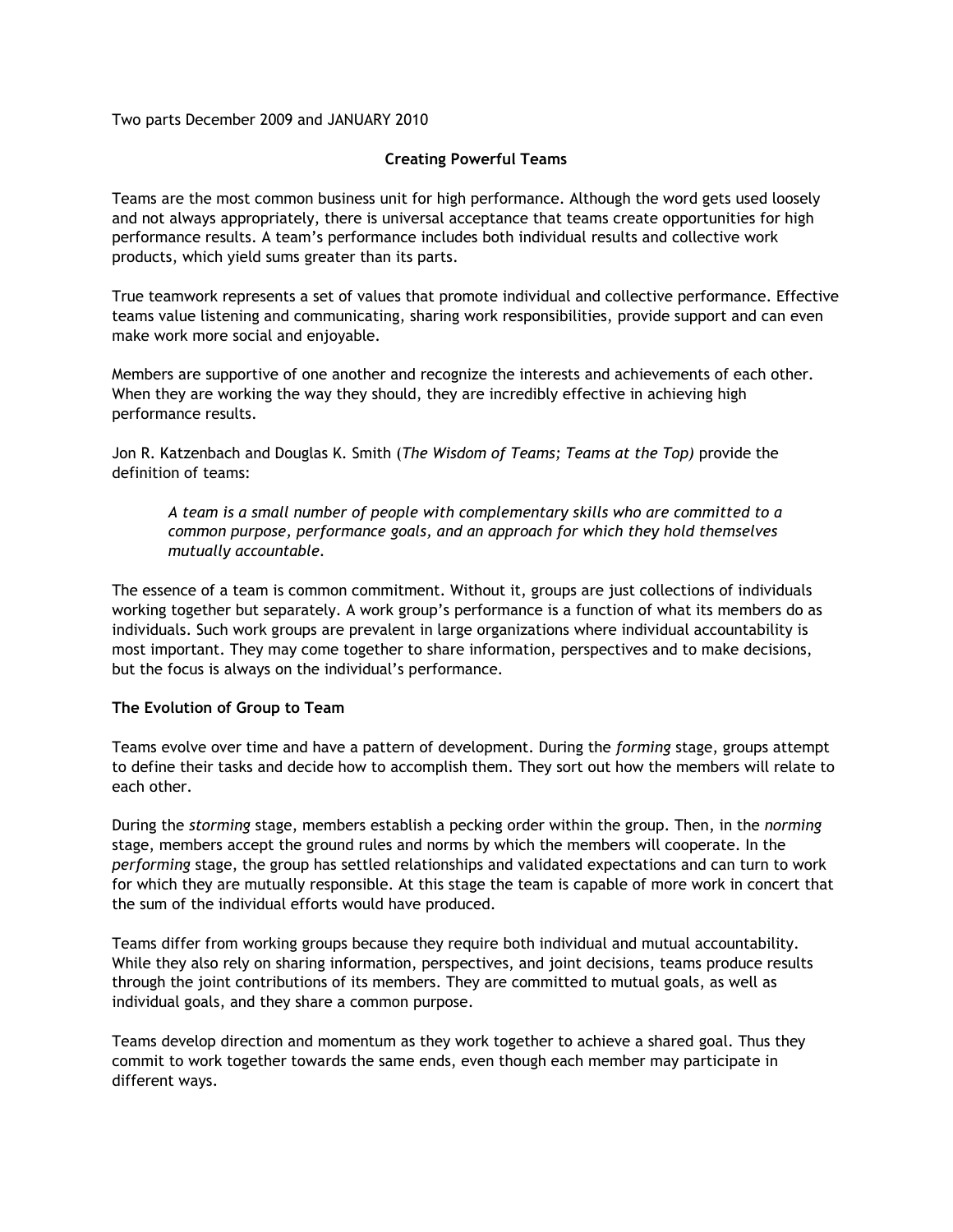Working together towards a shared goal can create social ties and enjoyment. This is also an important factor that contributes to high achievement.

A famous study of work behaviors known as the Hawthorne studies revealed that people work better together when they are allowed to socially interact with one another and are given supportive attention.

While this study initially set out to determine whether lighting in a factory affected performance, the results revealed that just the fact that people were being observed and had people interested in them was the determining factor that increased performance. This was called the Hawthorne Effect.

The Hawthorne Effect has importance for executives interested in increasing results without command and control tactics: pay attention to people and their teams, express genuine interest in them, give them opportunities for social interaction, frequent feedback, and stand back and let them perform.

Which is not to say that management should leave them alone. Teams left on their own can be confused. Most successful teams shape their purposes in response to a demand or opportunity put in their path by higher management. This helps teams get started by broadly framing the organization's performance expectations in alignment with the organization's mission and purpose.

Management is responsible for clarifying the challenge for the team, and for being flexible enough to leave the team to develop commitment to purpose, sets of specific goals, timing and work approach.

#### **Meaning and Emotional Energy**

The best teams spend much effort in exploring, shaping and agreeing on their purpose that belongs to them both individually and collectively. This activity continues throughout the life of the team. Research on failed teams shows that they rarely develop a common purpose.

The best teams also take their common purpose and translate it into specific performance goals. These goals relate to the common purpose and build on each another, moving the team forward towards achievement and creating powerfully motivating and energizing steps to success. The achievement of goals along the way builds momentum, fosters trust among members and helps build continued commitment

Specific performance goals may be such things as bringing a product to market in record time, a 50% decrease in customer complaints, or achieving a zero-defect rate while cutting costs by 40%. Transforming broad directives into specific goals provide first steps for forming the identity and purpose of the team. As the team progresses with small wins, they reaffirm their shared commitment.

#### **Clarity and Focus**

The combination of purpose and specific goals is essential to performance. Each depends on the other. While the clarity of goals helps keep a team on track and focused for accountability, the broader, overlying aspirations of a team's purpose can provide meaning and emotional energy.

When people are working together toward a common objective, trust and commitment follow. Members hold themselves responsible both as individuals and as a team for the team's performance. This sense of mutual accountability produces mutual achievement and all members share in its rewards.

People who participate in effective teams find the experience energizing and motivating in ways that their usual jobs could never match.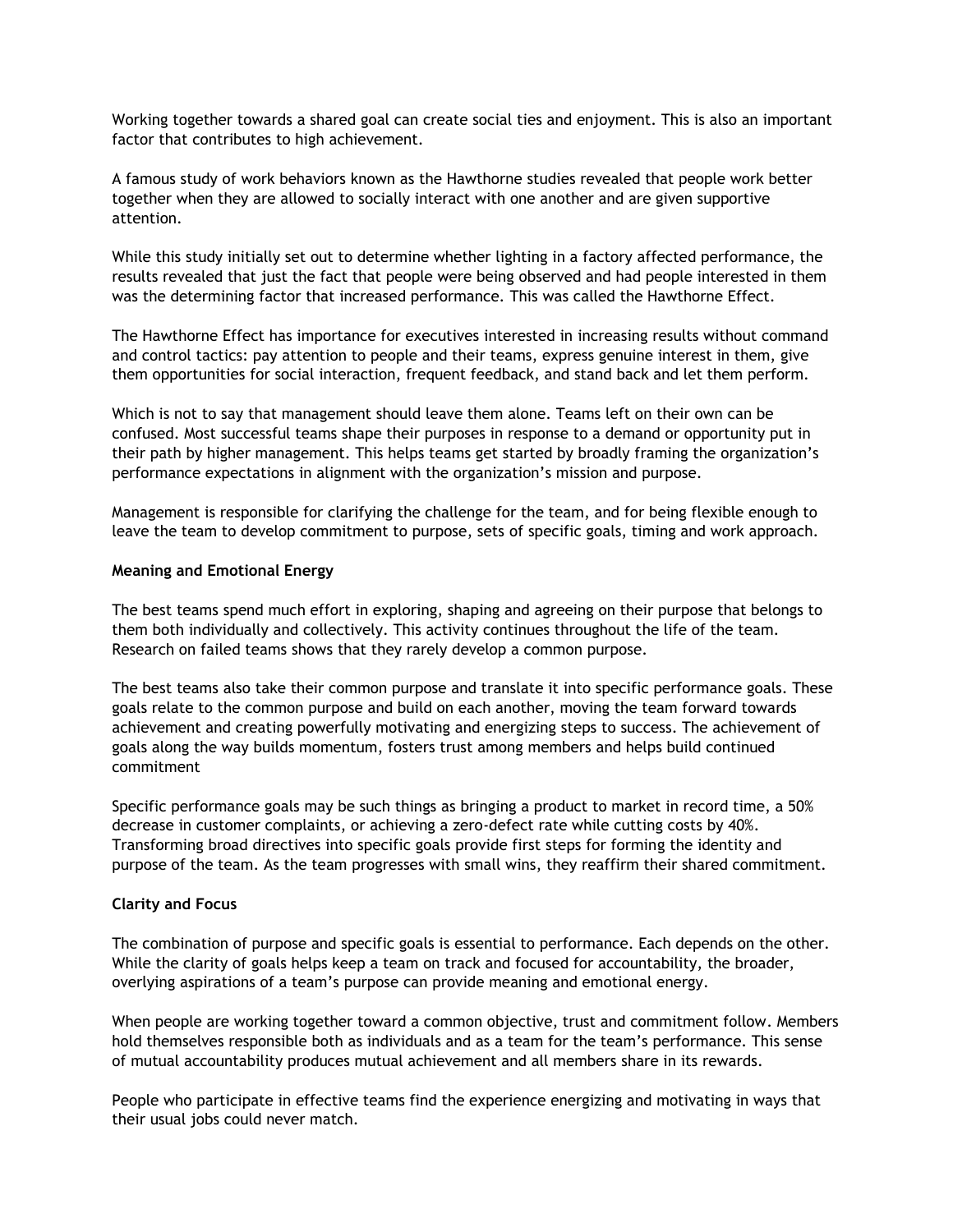On the other hand, groups that are established as a "team" but that do not have a clear common purpose rarely become effective teams. Only when appropriate performance goals are set does the process of discussing the goals and the approaches to them give team members a clear choice: they can disagree with a goal and opt out, or they can pitch in and become accountable with and to their teammates.

# **Mutual Accountability**

Though it may not seem like anything special, mutual accountability can lead to astonishing results. It enables a team to achieve performance levels that are far greater than the individual bests of the team's members. To achieve these benefits, team members must do more than just listen, respond constructively, and provide support to one another. In addition to sharing these team-building values, they must share an essential *discipline*.

Katzenbach and Smith in their books about teams (*The Wisdom of Teams*; *Teams at the Top*) talk about five essential disciplines of effective teams:

- 1. A meaningful common purpose that the team has helped shape
- 2. Specific performance goals that flow from the common purpose
- 3. A mix of complementary skills
- 4. A strong commitment to how the work gets done
- 5. Mutual accountability

The challenge for top management is how to build effective teams without falling into the trap of appearing to promote teams for their own sake. *There should be relentless focus on performance*. If management does not put the focus on the link between teams and performance, then there is the risk of teams becoming another management fad. Paying constant attention to specific teams and their progress on specific performance goals is the key.

#### Part Two for January

#### **Eight Keys to Performance**

Here are eight key approaches for building team performance that Katzenbach and Smith found in their research of high performing teams.

- 1. Establish urgency, demanding performance standards and direction
- 2. Select members for skill and skill potential, not personality
- 3. Pay particular attention to first meetings and actions
- 4. Set some clear rules of behaviors
- 5. Set and seize upon a few immediate performance-oriented tasks and goals
- 6. Challenge the group regularly with fresh facts and information
- 7. Spend lots of time together
- 8. Exploit the power of positive feedback, recognition and reward

#### **The Emotional Intelligence of Teams**

Some successful companies have consistently produced the most innovative products under intense deadline and budget pressures by focusing on team emotional intelligence. Many executives realize that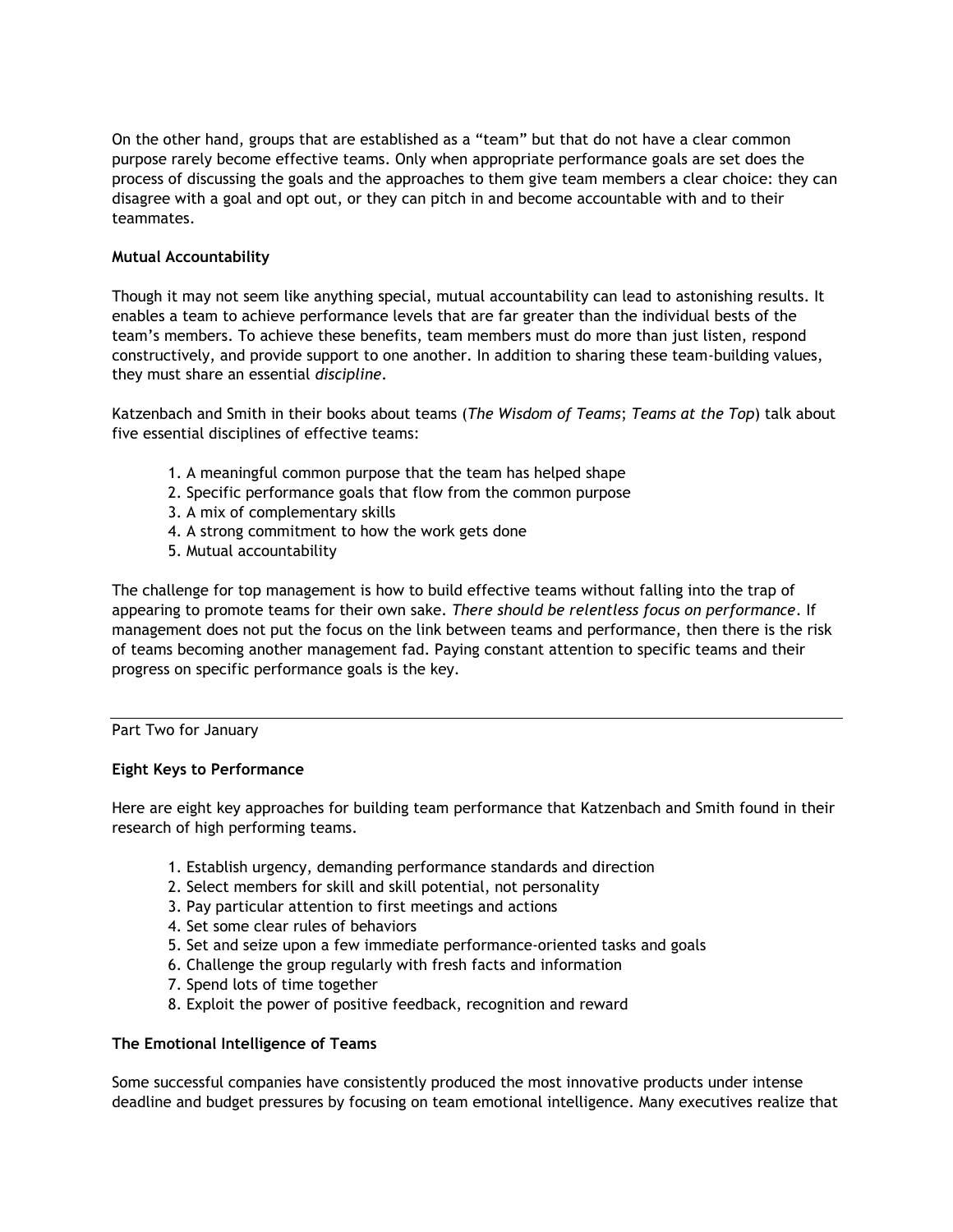EQ, or EI, is as critical as IQ to an individual's effectiveness. But team emotional intelligence may be even more important, since most work gets done in teams.

A group's EI isn't simply the sum of its members' individual competencies. Instead, it comes from the synergism of members' capacities for awareness and regulation of emotions within and outside the team. These competencies build trust, group identity and a sense of group efficacy. Members feel that they work better together than individually.

To build a foundation for emotional intelligence, a group must be aware of and constructively regulate the emotions of:

- Individual team members
- The whole team
- Other key groups with whom it interacts

### **The challenge of working with virtual teams**

An obvious case for paying attention to team emotional intelligence is with virtual teams. Deprived of most non-verbal and visual cues, communications can be a challenge. This often results in interpersonal relationships that are more problematic. Exacerbating the problems inherent in any team is the fact that virtual team members are often from different parts of the company, different cultures and even different countries.

The challenges of working with diverse team members in virtual environments place even more importance on communication skills and emotional intelligence competencies. There is a great need for building cohesiveness and commitment to a shared purpose.

Working with a team coach, both individually and with the whole team, can help define the team purpose, specific goals and mutual accountability and facilitate communications that lead to high performance results.

Every company faces specific performance challenges for which teams are the most practical and powerful vehicle at top management's disposal. The critical challenge for senior managers is how to obtain maximum performance and in developing the kinds of teams that can deliver it.

Teams have a unique potential to deliver results, and executives have to know when to deploy teams strategically, when they are the best tool for the job, and how to foster the basic discipline of teams that will make them effective. By doing so, top management creates the kind of environment that enables team as well as individual and organizational performance.

#### **Focused Feedback and Follow-up to Build Teams Quickly**

Everyone extols the value of teamwork. The need to build effective teams is increasing and the available time to do is decreasing. How do you increase team effectiveness in a climate of rapid change with limited resources? Here is an excellent team-building exercise developed by Marshall Goldsmith (*Team Building without Time Wasting,* Keilty, Goldsmith & Company, 1998.)

Research with thousands of participants has shown that focused feedback and follow-up can increase leadership and customer service effectiveness. A parallel approach has been shown to help leaders build teamwork without wasting time. It requires that team members courageously ask for feedback, have the discipline to develop a behavioral change strategy, to follow-up and to "stick with it."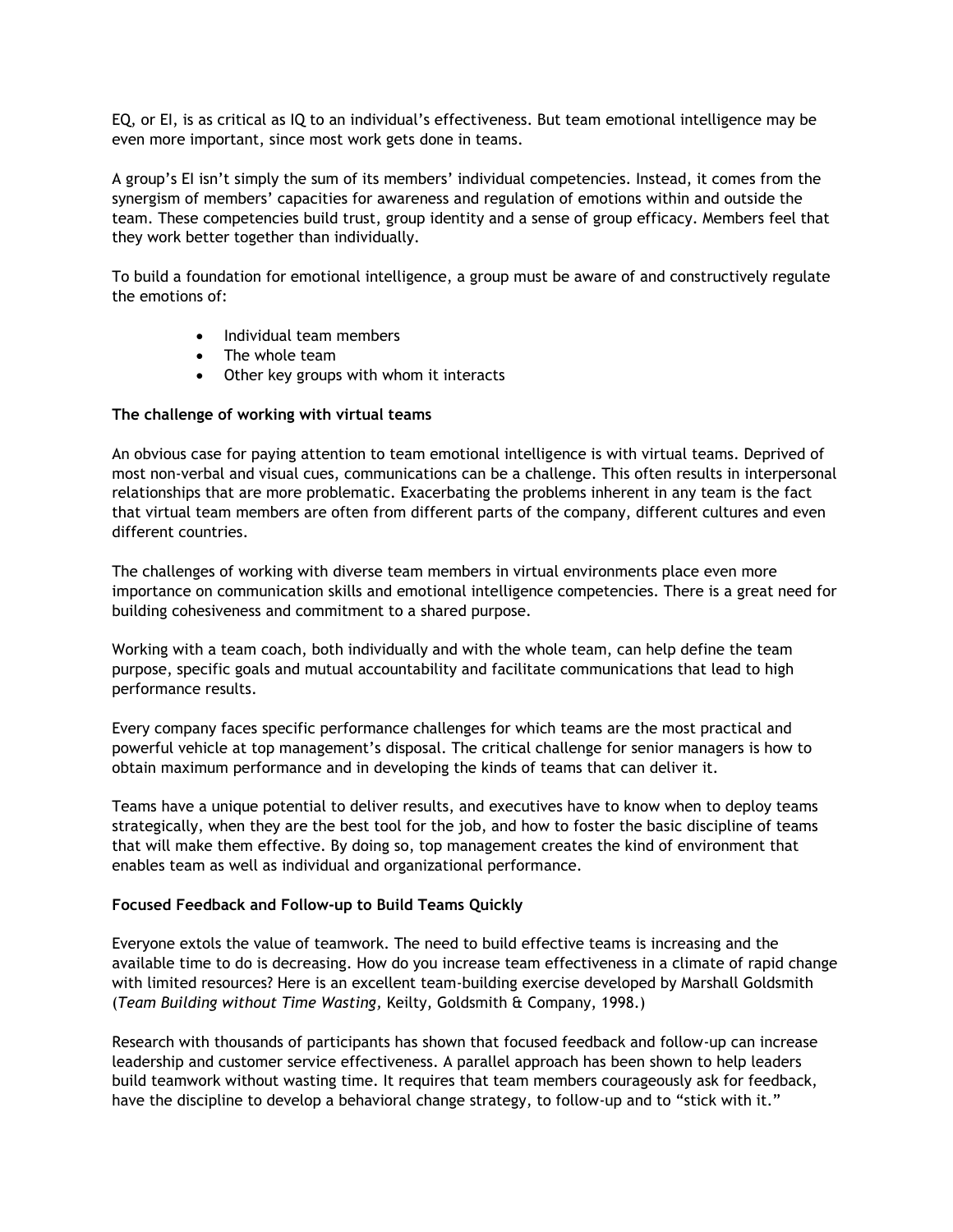To implement this process, the leader will have to coach or facilitate rather than be the boss of the project. Members should develop their own behavioral changes, rather than have them imposed upon them.

- 1. Begin by asking each member of the team to confidentially answer two questions:
	- A. On a scale of 1 to 10, how well are we working together as a team?
		- B. On a scale of 1 to 10, how well do we need to be working together as a team?

Calculate and discuss the results. Research involving several hundred teams in multinational corporations showed that the "average" team member believed that his/her team was currently at a "5.8" level of effectiveness but needed to be at a "8.7."

2. Ask the team, "If every team member could change two key behaviors which would help us close the gap between where we are and where we want to be, which two behaviors should we all try to change?" Prioritize the behaviors and determine the two most important behaviors to change for all team members.

3. The team members also choose two behaviors for personal change that will help close the gap. Then they ask for brief progress reports from each other monthly.

Progress can be charted. Results have clearly shown that if team members have regularly followed up with their colleagues, they will invariably be seen as increasing their effectiveness in their selected individual "areas for improvement." The process works because it encourages team members to primarily focus on changing their own behaviors.

### **Resources Creating Powerful Teams**

- Dorsett, Lynn, "A Week in a Digital Collaboration Space", *Training and Development,* January, 2001.
- Druskat, Vaness Urch, and Steven B. Wolff, "Building the Emotional Intelligence of Groups**,"** *Harvard Business Review*, March 2001.
- Duarte, Deborah and Nancy Tennant Snyder, *Mastering Virtual Teams*, Second Edition, Jossey-Bass, 2001.
- Eagleton, Harry and Judy Rice, *The Field Book of Team Interventions*, HRD Press,1996.
- Goldsmith, Marshall, *Team Building without Time Wastin*g, Keilty, Goldsmith & Company, 1998.
- Katzenbach, Jon R., and Douglas K. Smith, The Discipline of Teams, *Harvard Business Review*, March-April, 1993.

Katzenbach, Jon R., and Douglas K. Smith, *The Wisdom of Teams,* Harvard Business School, 1992.

- Kiser, Kim**,** Working on World Time, Kim Kiser, in *Training Magazine*, March 1999.
- Hesselbein, Goldsmith and Beckhard, *The Leader of the Future*, The Peter F. Drucker Foundation for Non-Profit Management, Jossey-Bass, 1996.
- Lipnack, Jessica and Jeffrey Stamps, Virtual Teams, American Society for Training and Development. 2000.